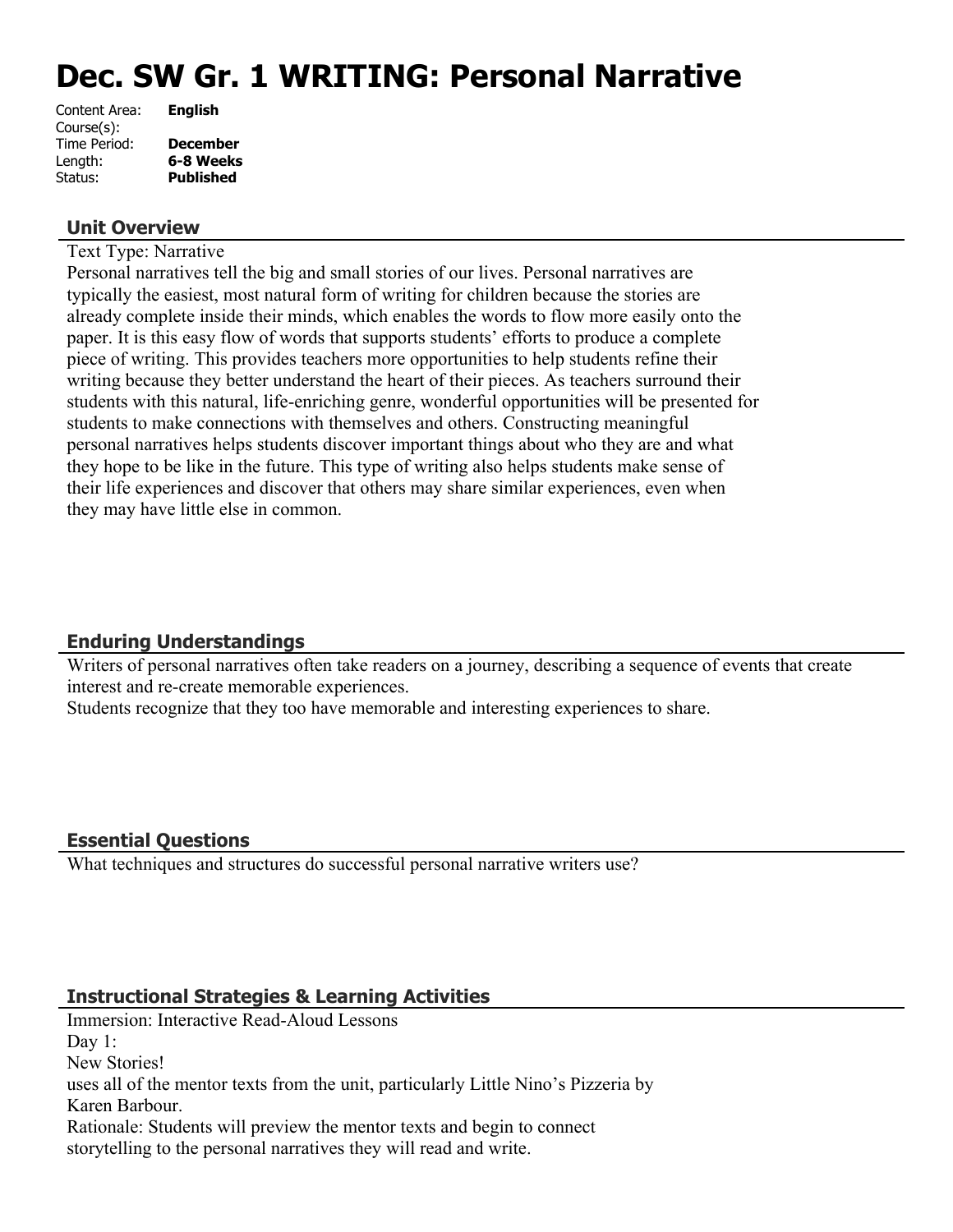Common Core State Standards: W.1.3, W.1.5, W.1.7, W.1.8, SL.1.1, SL.1.2, SL.1.3, SL.1.4, SL.1.5, SL.1.6, L.1.1, L.1.2, L.1.4, L.1.5, L.1.6

Day 2:

Personal Narratives Make It Personal

uses When I Was Five by Arthur Howard.

Rationale: Students will examine the components of many personal narratives, including realistic details and first-person narrators, using When I Was Five by Arthur Howard.

Common Core State Standards: W.1.3, W.1.5, W.1.7, W.1.8, SL.1.1, SL.1.2, SL.1.3, SL.1.4, SL.1.6, L.1.1, L.1.2, L.1.4, L.1.5, L.1.6

Day 3:

Personal Narratives Make It Passionate

uses I Love My Hair! by Natasha Tarpley.

Rationale: Students will connect the relationship between personal narratives and autobiography as well as storytelling and personal experiences. Use I Love My Hair! by Natasha Tarpley to examine how personal narratives are about the writer's personal expressions and experiences.

Common Core State Standards: W.1.3, W.1.5, W.1.7, W.1.8, SL.1.1, SL.1.2, SL.1.3, SL.1.4, SL.1.5, SL.1.6, L.1.1, L.1.2, L.1.4, L.1.5, L.1.6

Day 4:

Personal Narratives Have a Strong Sense of Place

uses My Little Island by Frané Lessac.

Rationale: Students will examine how authors use illustrations and descriptive details to re-create the special places where important events and memorable moments occurred. Use My Little Island by Frané Lessac to show how

personal narratives have a strong sense of place. Common Core State Standards: W.1.3, W.1.5, W.1.7, W.1.8, SL.1.1, SL.1.2,

SL.1.3, SL.1.4, SL.1.5, SL.1.6, L.1.1, L.1.2, L.1.4, L.1.5, L.1.6

Day 5:

Personal Narratives Make a Point

uses My Big Brother by Valerie Fisher.

Rationale: Students will examine how personal narratives can record important moments and special memories

from the writer's home and family life. Use My Big Brother by Valerie Fisher as a demonstrative text. Common Core State Standards: W.1.3, W.1.5, W.1.7, W.1.8, SL.1.1, SL.1.2, SL.1.3, SL.1.4, SL.1.5, SL.1.6, L.1.1,

L.1.2, L.1.4, L.1.5, L.1.6

Mini-Lessons

Generating Ideas I: Writing Is Storytelling

uses The Keeping Quilt by Patricia Polacco.

Rationale: Writers often derive inspiration from the stories they themselves love to hear. Students will use stories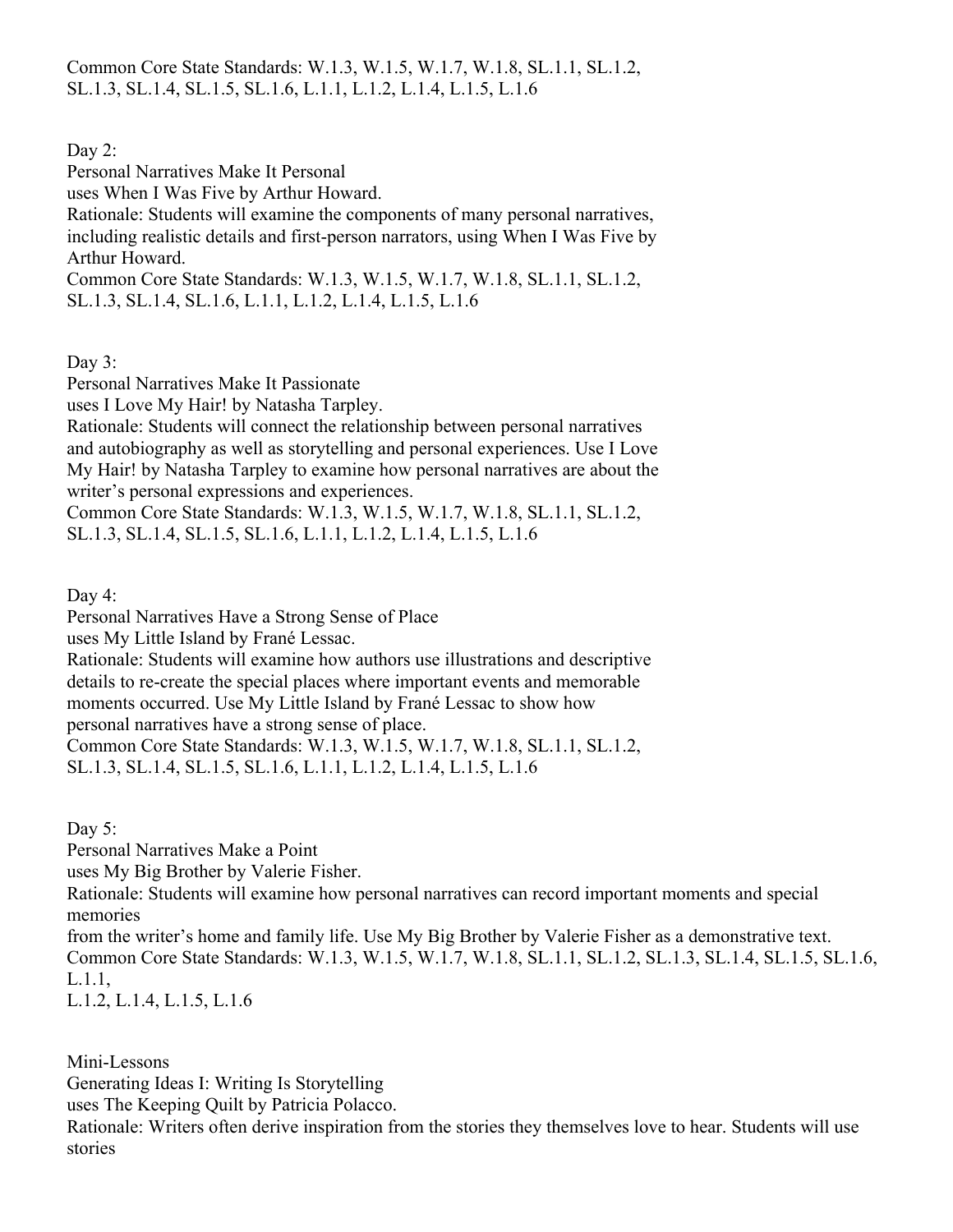they love to hear or know from their personal experience to help them generate ideas for writing. Common Core State Standards: W.1.3, W.1.5, W.1.7, W.1.8, SL.1.1, SL.1.2, SL.1.3, SL.1.4, SL.1.5, SL.1.6, L.1.1, L.1.2, L.1.4, L.1.6

Generating Ideas II: No Place Like Home uses My Steps by Sally Derby.

Rationale: Writers of personal narratives often explore the feelings associated with being "at home" or "going home" to a particular place. Students can readily recognize the sense of place that characterizes the personal narratives they read and emulate the theme of home in their own writings and drawings.

Common Core State Standards: W.1.3, W.1.5, W.1.7, W.1.8, SL.1.1, SL.1.2, SL.1.3, SL.1.4, SL.1.5, SL.1.6, L.1.1,

L.1.2, L.1.4, L.1.5, L.1.6

Generating Ideas III: Stories Take You on a Journey

uses My Visit to the Aquarium by Aliki.

Rationale: Writers of personal narratives often take readers on a journey, describing a sequence of events that create interest and re-create memorable experiences. Students recognize that they too have memorable and interesting experiences to share and can do so more successfully by including descriptive details and temporal words from beginning to end.

Common Core State Standards: W.1.3, W.1.5, W.1.7, W.1.8, SL.1.1, SL.1.2, SL.1.3, SL.1.4, SL.1.5, SL.1.6, L.1.1,

L.1.2, L.1.4, L.1.5, L.1.6

Generating Ideas IV: Writing to Remember

uses When I Was Five by Arthur Howard.

Rationale: Writers write personal narratives to remember who they were and where they have been. Students will

remember and reflect on who they were and what they did when they were younger compared to who they are now.

Common Core State Standards: W.1.3, W.1.5, W.1.7, W.1.8, SL.1.1, SL.1.2, SL.1.3, SL.1.4, SL.1.6, L.1.1, L.1.2,

L.1.4, L.1.5, L.1.6

Generating Ideas V: Writing Rituals

uses I Love My Hair! by Natasha Tarpley.

Rationale: Writers of personal narratives draw upon familiar rituals and traditions for their topics. Students will

recognize that the rituals that have personal significance for them make excellent topics to share with others. Common Core State Standards: W.1.3, W.1.5, W.1.7, W.1.8, SL.1.1, SL.1.2, SL.1.3, SL.1.4, SL.1.6, L.1.1, L.1.2,

L.1.4, L.1.5, L.1.6

Selecting: Which Story Do I Tell? uses students' Writing Folders. Rationale: Personal narrative writers have various ideas and stories they collect. Then they carefully select one to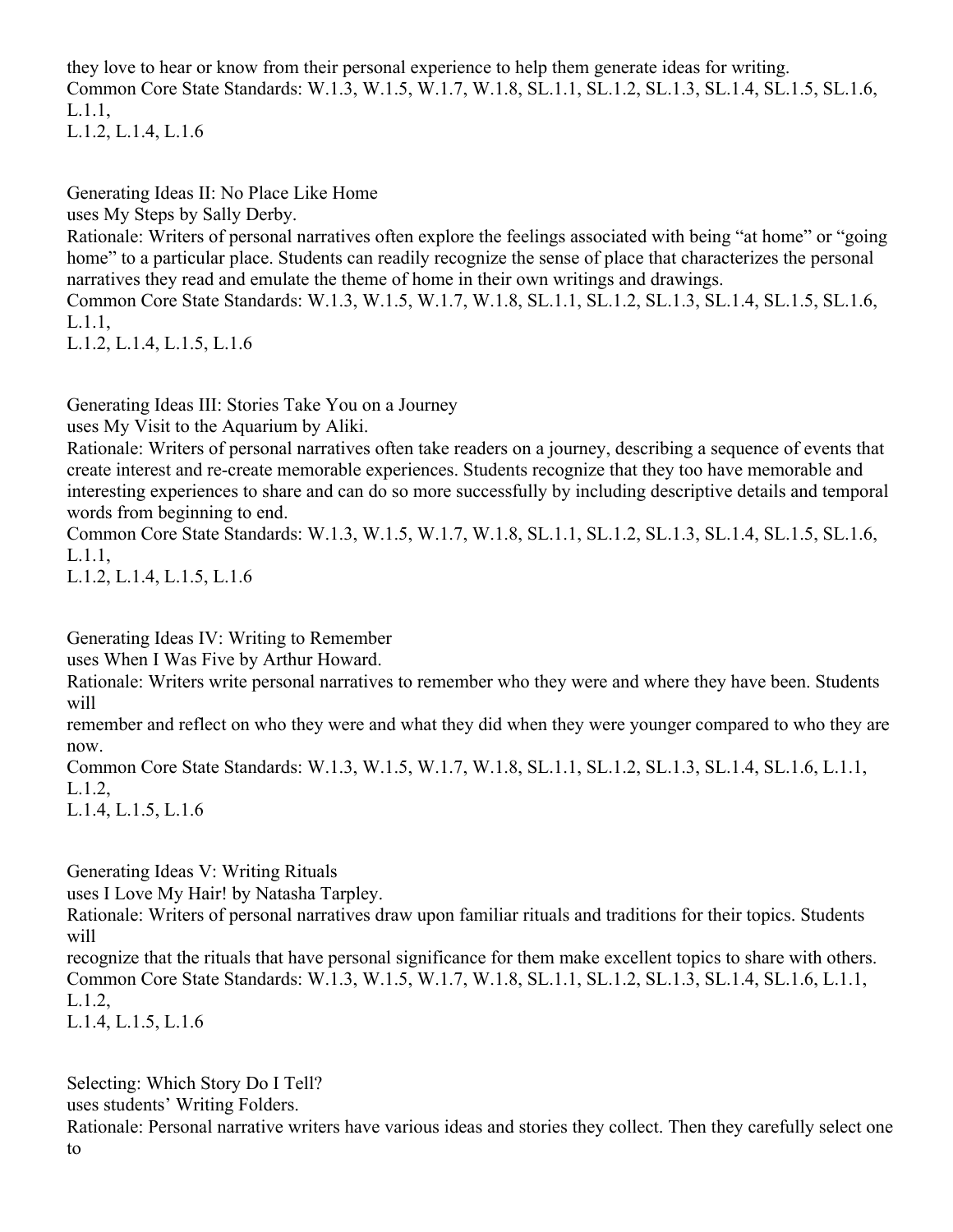focus on, develop, and publish. Students will look through their Writing Folders to find the best ideas to turn into an

expanded personal narrative they can share with an audience.

Common Core State Standards: W.1.3, W.1.5, W.1.7, W.1.8, SL.1.1, SL.1.2, SL.1.3, SL.1.4, SL.1.6, L.1.1, L.1.2,

L.1.6

Drafting I: Story Structure

uses Little Nino's Pizzeria by Karen Barbour.

Rationale: Writers plan the structure of their writing and envision its organization as a whole when they draft. Students will recognize how stories are structured and begin to use a narrative structure to organize their own writing.

Common Core State Standards: W.1.3, W.1.5, W.1.7, W.1.8, SL.1.1, SL.1.2, SL.1.3, SL.1.4, SL.1.5, SL.1.6, L.1.1,

L.1.2, L.1.4, L.1.6

Drafting II: A Sense of Closure

uses Diary of a Spider by Doreen Cronin, My Little Island by Frané Lessac, My Visit to the Aquarium by Aliki, and

students' drafts.

Rationale: Writers plan the structure of their writing and envision its organization so that it includes a beginning,

middle, and end. Students will learn that writing with a sense of closure is important to a cohesive narrative. Common Core State Standards: W.1.3, W.1.5, W.1.7, W.1.8, SL.1.1, SL.1.2, SL.1.3, SL.1.4, SL.1.5, SL.1.6, L.1.1,

L.1.2, L.1.4, L.1.5, L.1.6

Revising I: Adding Dialogue

uses Do Like Kyla by Angela Johnson and students' Writing Folders and drafts.

Rationale: Writers add dialogue to their writings to give life to their characters and to help their characters express

ideas and feelings clearly. Students will revisit and revise their drafts by deciding where they can add dialogue to

create interest and bring out their characters' voices.

Common Core State Standards: W.1.3, W.1.5, W.1.7, W.1.8, SL.1.1, SL.1.2, SL.1.3, SL.1.4, SL.1.6, L.1.1, L.1.2,

L.1.4, L.1.6

Revising II: Details, Details, Details

uses My Little Island by Frané Lessac and students' drafts.

Rationale: Writers revise by adding sensory details and concrete examples to make their writing more interesting

and clearer to readers. Students will revise their earlier work to create more substantive and descriptive drafts and

further their understanding of the writing process.

Common Core State Standards: W.1.3, W.1.5, W.1.7, W.1.8, SL.1.1, SL.1.2, SL.1.3, SL.1.4, SL.1.5, SL.1.6, L.1.1,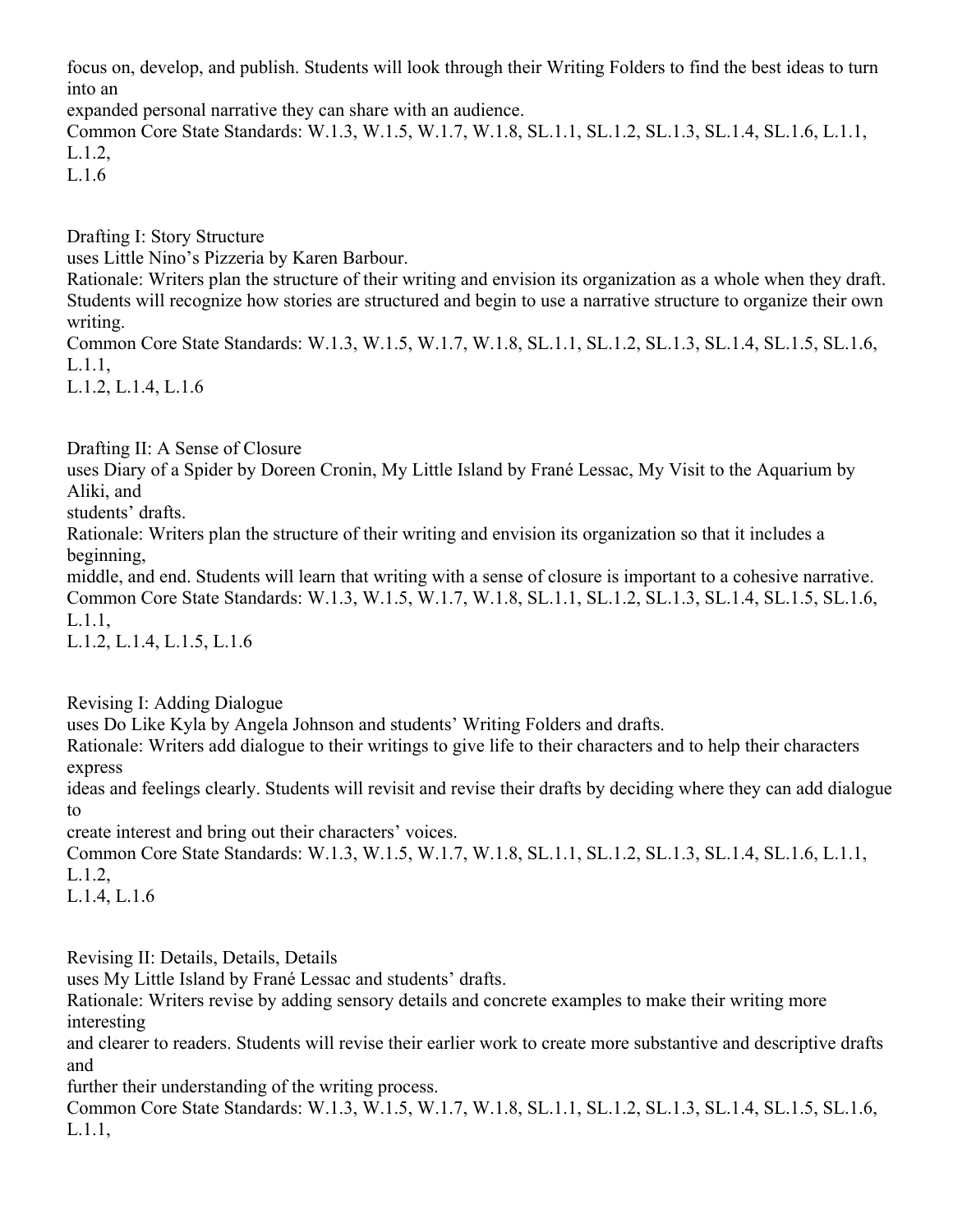L.1.2, L.1.6

Editing I: Writing Different Voices

uses I Love My Hair! by Natasha Tarpley and students' drafts.

Rationale: Writers use quotation marks to show readers when different characters are "speaking." Students will

work to recognize how quotation marks function and will explore the role of editing as part of the writing process.

Common Core State Standards: W.1.3, W.1.5, W.1.7, W.1.8, SL.1.1, SL.1.2, SL.1.3, SL.1.4, SL.1.6, L.1.1, L.1.2,

L.1.4, L.1.6

Editing II: Putting a Stop to It

uses Do Like Kyla by Angela Johnson and students' drafts.

Rationale: Writers use punctuation to show clearly where sentences end. Students will consider readers' needs and

edit their papers to ensure clear end punctuation.

Common Core State Standards: W.1.3, W.1.5, W.1.7, W.1.8, SL.1.1, SL.1.2, SL.1.3, SL.1.4, SL.1.6, L.1.1, L.1.2,

L.1.4, L.1.5, L.1.6

Publishing I: Finishing Touches

uses students' final pieces.

Rationale: Writers of children's literature take pride in the finished product and delight in knowing that their work

will reach readers. Students who take ownership of their writing, like the professional writers they read do, write

with greater enthusiasm and confidence.

Common Core State Standards: W.1.2, W.1.3, W.1.5, W.1.6, W.1.7, W.1.8, SL.1.1, SL.1.2, SL.1.3, SL.1.4, SL.1.5,

SL.1.6, L.1.1, L.1.2, L.1.4, L.1.6

Publishing II: About This Author

uses selections from the unit with "About the Author" notes.

Rationale: Writers include biographical details about themselves in their writings to personally connect with readers. Students will add biographical notes to their writings to further their identification of themselves as authors.

Common Core State Standards: W.1.2, W.1.3, W.1.5, W.1.6, W.1.7, W.1.8, SL.1.1, SL.1.2, SL.1.3, SL.1.4, SL.1.5,

SL.1.6, L.1.1, L.1.2, L.1.6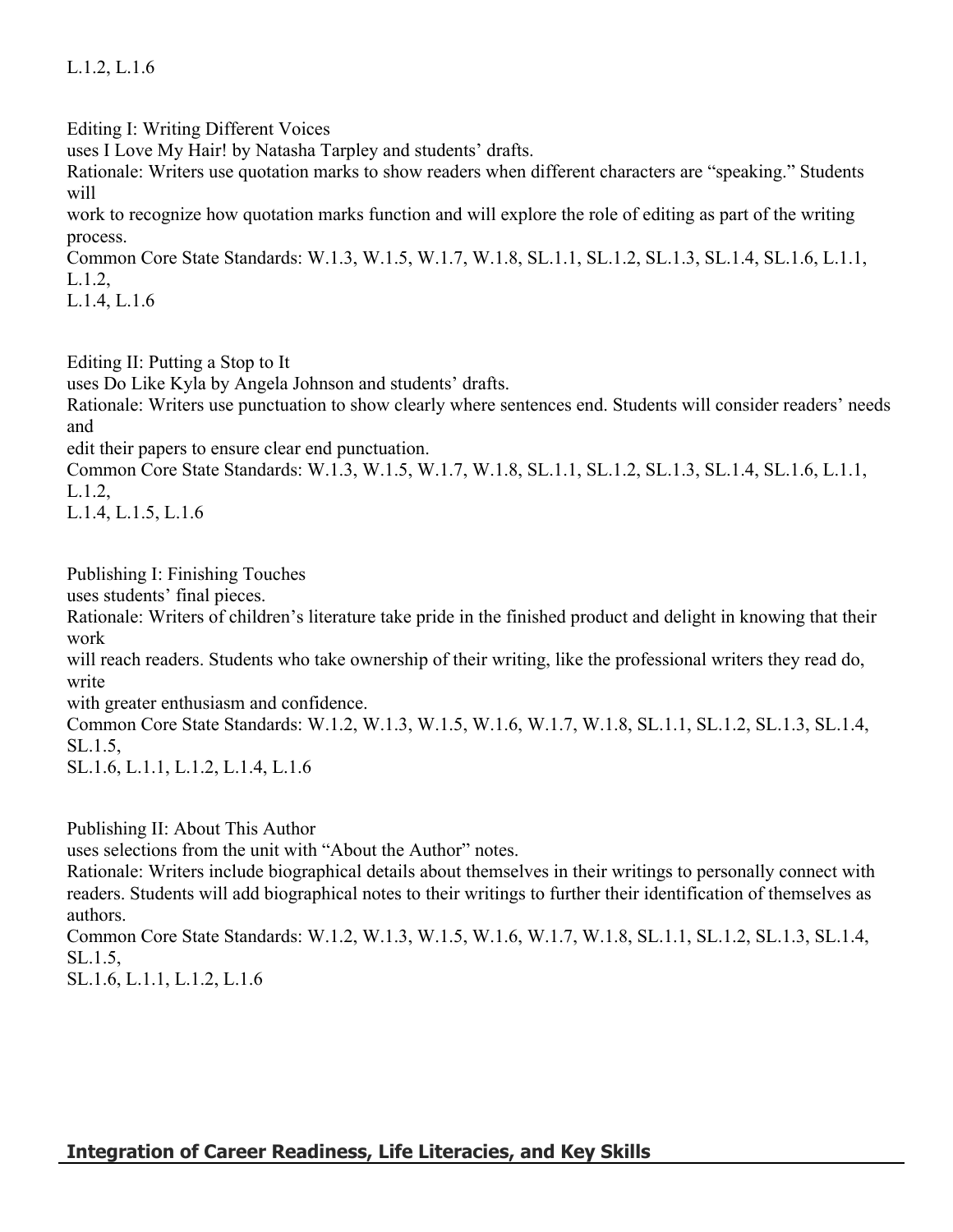Students will establish and follow rules, routines, and responsibilities throughout the year.

| TECH.9.4.2.DC.4      | Compare information that should be kept private to information that might be made<br>public.                                                                                                                           |
|----------------------|------------------------------------------------------------------------------------------------------------------------------------------------------------------------------------------------------------------------|
| <b>TECH.9.4.2.CI</b> | Creativity and Innovation                                                                                                                                                                                              |
| TECH.9.4.2.IML       | Information and Media Literacy                                                                                                                                                                                         |
| TECH.9.4.2.DC.2      | Explain the importance of respecting digital content of others.                                                                                                                                                        |
| TECH.9.4.2.IML.1     | Identify a simple search term to find information in a search engine or digital resource.                                                                                                                              |
| TECH.9.4.2.TL.2      | Create a document using a word processing application.                                                                                                                                                                 |
| TECH.9.4.2.DC.3      | Explain how to be safe online and follow safe practices when using the internet (e.g.,<br>8.1.2.NI.3, 8.1.2.NI.4).                                                                                                     |
| TECH.9.4.2.Cl.1      | Demonstrate openness to new ideas and perspectives (e.g., 1.1.2.CR1a, 2.1.2.EH.1,<br>6.1.2. Civics CM. 2).                                                                                                             |
|                      | Brainstorming can create new, innovative ideas.                                                                                                                                                                        |
|                      | Individuals should practice safe behaviors when using the Internet.                                                                                                                                                    |
| TECH.9.4.2.CI.2      | Demonstrate originality and inventiveness in work (e.g., 1.3A.2CR1a).                                                                                                                                                  |
| TECH.9.4.2.CT.3      | Use a variety of types of thinking to solve problems (e.g., inductive, deductive).                                                                                                                                     |
|                      | Different types of jobs require different knowledge and skills.                                                                                                                                                        |
|                      | A variety of diverse sources, contexts, disciplines, and cultures provide valuable and<br>necessary information that can be used for different purposes.                                                               |
| WRK.9.2.2.CAP.1      | Make a list of different types of jobs and describe the skills associated with each job.                                                                                                                               |
| TECH.9.4.2.TL.1      | Identify the basic features of a digital tool and explain the purpose of the tool (e.g.,<br>8.2.2.ED.1).                                                                                                               |
|                      | Digital tools and media resources provide access to vast stores of information that can be<br>searched.                                                                                                                |
| <b>CRP.K-12.CRP1</b> | Act as a responsible and contributing citizen and employee.                                                                                                                                                            |
| <b>CRP.K-12.CRP6</b> | Demonstrate creativity and innovation.                                                                                                                                                                                 |
| <b>WRK.9.2.2.CAP</b> | <b>Career Awareness and Planning</b>                                                                                                                                                                                   |
| TECH.9.4.2.TL.6      | Illustrate and communicate ideas and stories using multiple digital tools (e.g., SL.2.5.).                                                                                                                             |
| TECH.9.4.2.IML.3     | Use a variety of sources including multimedia sources to find information about topics<br>such as climate change, with guidance and support from adults (e.g., 6.3.2.GeoGI.2,<br>6.1.2. History SE.3, W.2.6, 1-LSI-2). |

# **Technology Integration**

Technology is integrated using the smartboard as a group and ipads.

| TECH.8.1.2       | Educational Technology: All students will use digital tools to access, manage, evaluate, and<br>synthesize information in order to solve problems individually and collaborate and to<br>create and communicate knowledge. |
|------------------|----------------------------------------------------------------------------------------------------------------------------------------------------------------------------------------------------------------------------|
| TECH.8.1.2.A.CS2 | Select and use applications effectively and productively.                                                                                                                                                                  |
| TECH.8.1.2.D.1   | Develop an understanding of ownership of print and nonprint information.                                                                                                                                                   |
| TECH.8.1.2.A.2   | Create a document using a word processing application.                                                                                                                                                                     |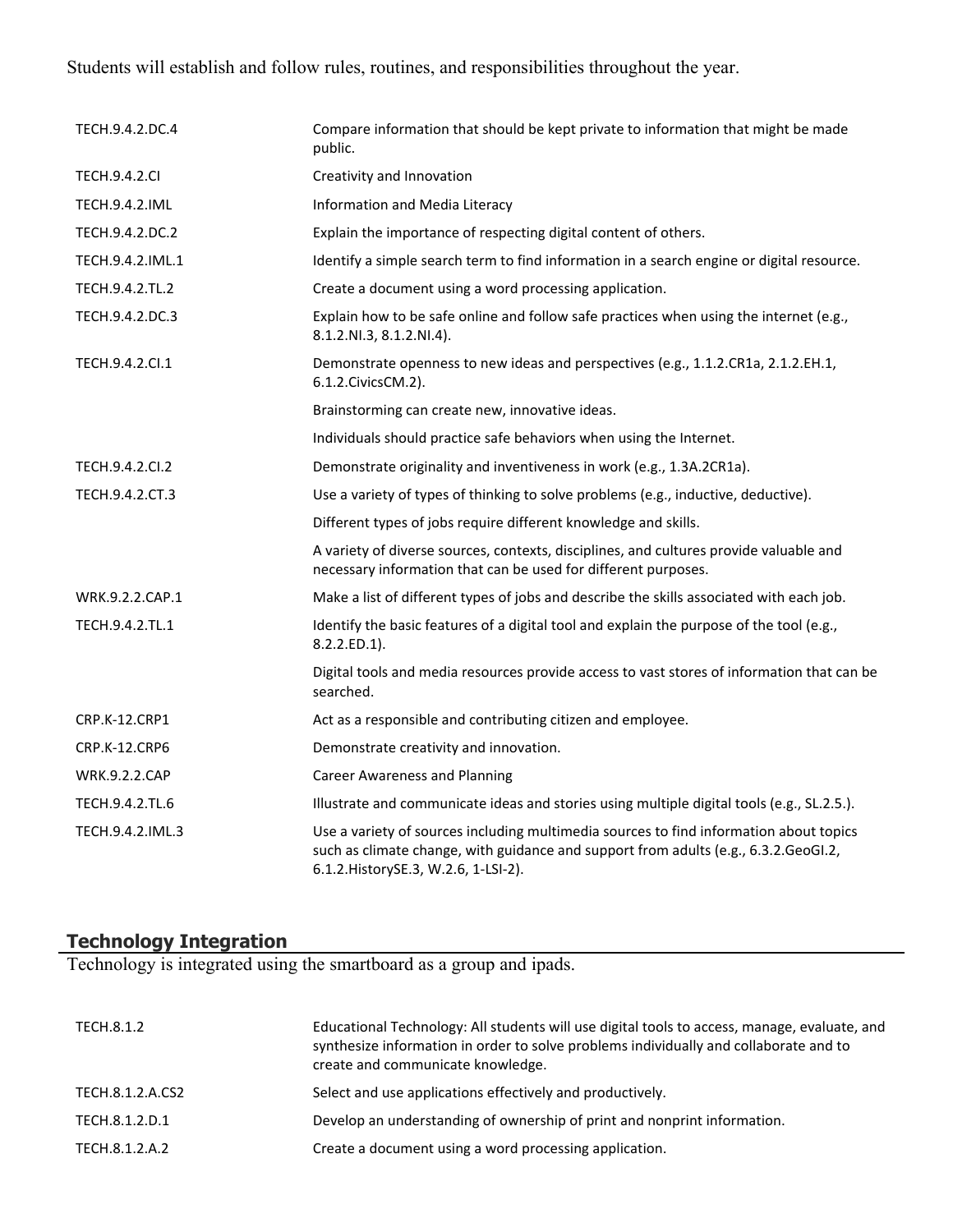| CS.K-2.8.1.2.CS.2 | Explain the functions of common software and hardware components of computing<br>systems.                                           |
|-------------------|-------------------------------------------------------------------------------------------------------------------------------------|
| CS.K-2.8.1.2.CS.1 | Select and operate computing devices that perform a variety of tasks accurately and<br>quickly based on user needs and preferences. |
| TECH.8.1.2.B.CS2  | Create original works as a means of personal or group expression.                                                                   |

## **Interdisciplinary Connections**

Mentor text and student choice for writing will create interdisciplinary connections for students individually.

| SOC.6.1.2. Civics CM.2  | Use examples from a variety of sources to describe how certain characteristics can help<br>individuals collaborate and solve problems (e.g., open-mindedness, compassion, civility,<br>persistence). |
|-------------------------|------------------------------------------------------------------------------------------------------------------------------------------------------------------------------------------------------|
| SOC.6.1.2. HistoryCC.3  | Make inferences about how past events, individuals, and innovations affect our current<br>lives.                                                                                                     |
| SOC.6.1.2. Civics CM.3  | Explain how diversity, tolerance, fairness, and respect for others can contribute to<br>individuals feeling accepted.                                                                                |
| SOC.6.1.2. History UP.2 | Use evidence to demonstrate how an individual's beliefs, values, and traditions may<br>change and/or reflect more than one culture.                                                                  |
| SOC.K-4.1.3.1           | Distinguish fact from fiction.                                                                                                                                                                       |
| SOC.K-4.1.4.1           | Use evidence to support an idea in a digital, oral and/written format.                                                                                                                               |
| SOC.K-4.1.4.2           | Share information about a topic in an organized manner (e.g., provide a coherent line of<br>reasoning with supporting/relevant details) speaking clearly and at an appropriate pace.                 |

## **Differentiation**

Student Strengths and weaknesses will be assessed and monitored, and individualized/differentiated learning will be assigned as appropriate.

- Understand that gifted students, just like all students, come to school to learn and be challenged.
- Pre-assess your students. Find out their areas of strength as well as those areas you may need to address before students move on.
- Consider grouping gifted students together for at least part of the school day.
- Plan for differentiation. Consider pre-assessments, extension activities, and compacting the curriculum.
- Use phrases like "You've shown you don't need more practice" or "You need more practice" instead of words like "qualify" or "eligible" when referring to extension work.
- Encourage high-ability students to take on challenges. Because they're often used to getting good grades, gifted students may be risk averse.

## **Definitions of Differentiation Components**:

- $\circ$  Content the specific information that is to be taught in the lesson/unit/course of instruction.
- o Process how the student will acquire the content information.
- o Product how the student will demonstrate understanding of the content.
- o Learning Environment the environment where learning is taking place including physical location and/or student grouping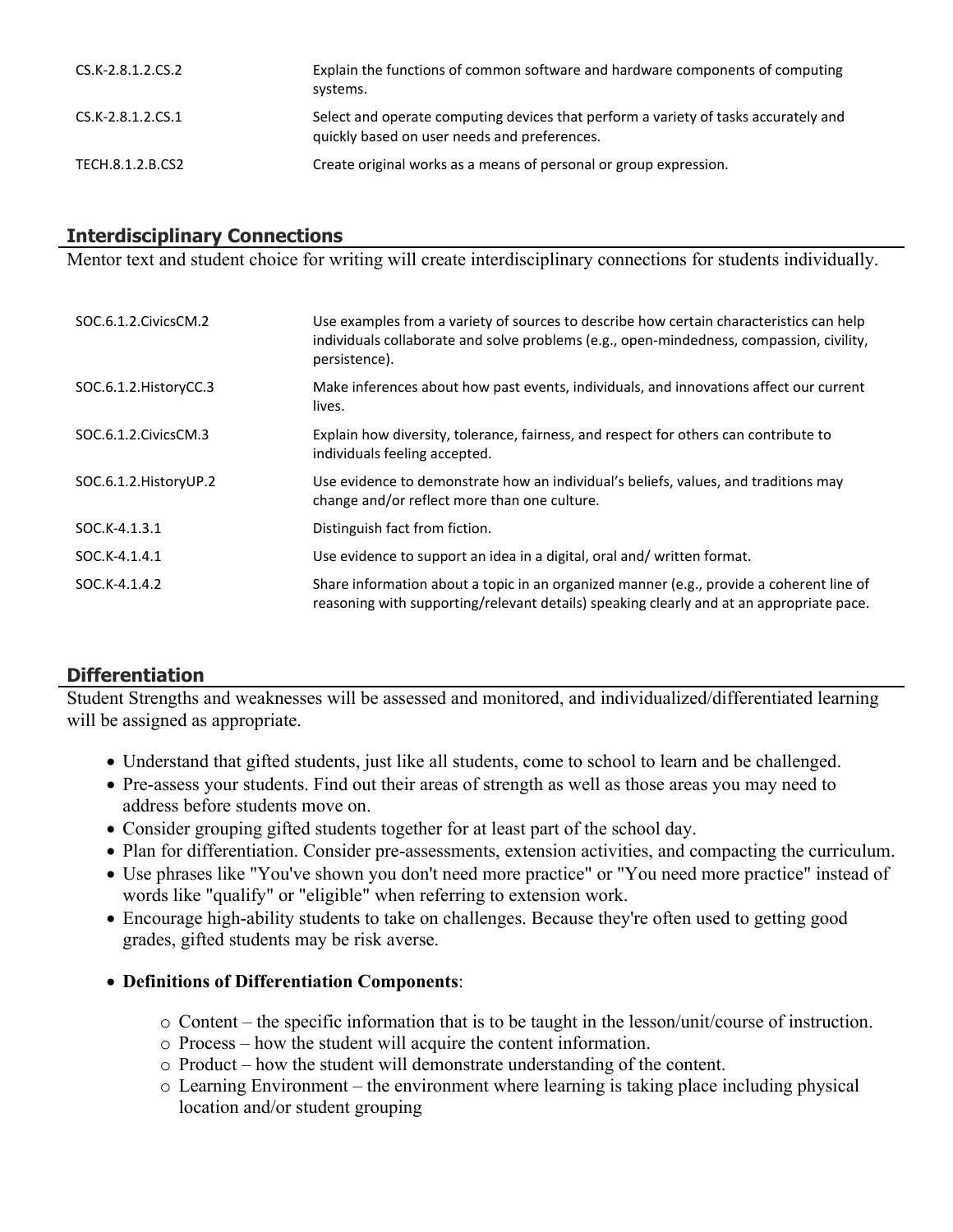#### **Differentiation occurring in this unit:**

Choices of personal reading texts will be leveled or matched to each students interest and comfort levels.

#### **Modifications & Accommodations**

IEP accommodations, and modifications will be in place, and teacher assigned modifications and accommodations will be assigned, assessed, and monitored.

Follow IEP accommodations and differentiate materials, project requirements as needed.

Refer to QSAC EXCEL SMALL SPED ACCOMMOCATIONS spreadsheet in this discipline.

#### **Additional Modifications and Accommodations used in this unit:**

#### **Formative Assessments**

Assessment allows both instructor and student to monitor progress towards achieving learning objectives, and can be approached in a variety of ways. **Formative assessment** refers to tools that identify misconceptions, struggles, and learning gaps along the way and assess how to close those gaps. It includes effective tools for helping to shape learning, and can even bolster students' abilities to take ownership of their learning when they understand that the goal is to improve learning, not apply final marks (Trumbull and Lash, 2013). It can include students assessing themselves, peers, or even the instructor, through writing, quizzes, conversation, and more. In short, formative assessment occurs throughout a class or course, and seeks to improve student achievement of learning objectives through approaches that can support specific student needs (Theal and Franklin, 2010, p. 151).

#### **Formative Assessments used in this unit:**

**Discussion** 

teacher conferences

drafts

ancecdotal records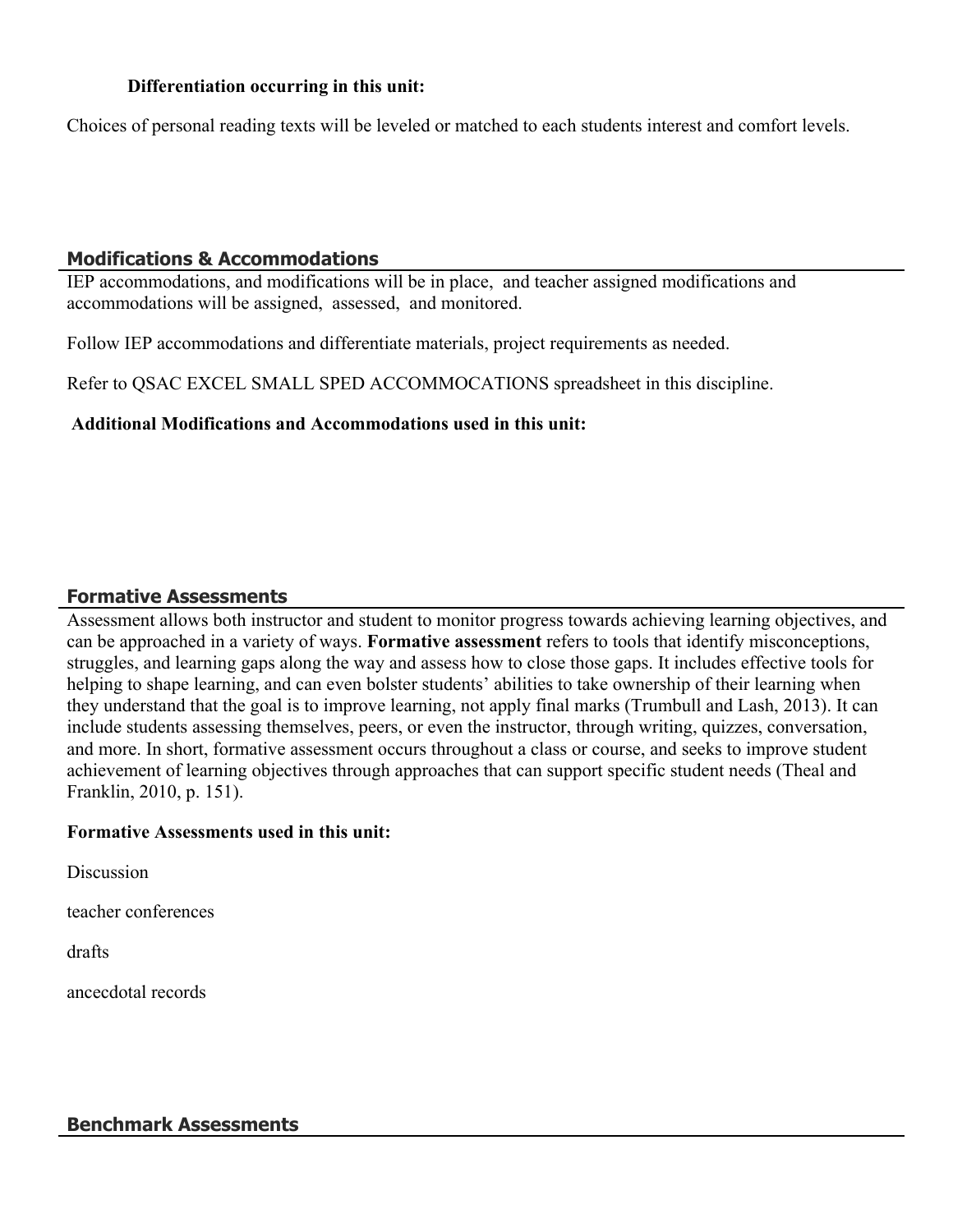Writing Sample administered twice a year.

**Benchmark Assessments** are given periodically (e.g., at the end of every quarter or as frequently as once per month) throughout a school year to establish baseline achievement data and measure progress toward a standard or set of academic standards and goals.

#### **Schoolwide Benchmark assessments:**

Aimsweb benchmarks 3X a year

Linkit Benchmarks 3X a year

DRA

## **Additional Benchmarks used in this unit:**

## **Summative Assessments**

**summative assessments** evaluate student learning, knowledge, proficiency, or success at the conclusion of an instructional period, like a unit, course, or program. Summative assessments are almost always formally graded and often heavily weighted (though they do not need to be). Summative assessment can be used to great effect in conjunction and alignment with formative assessment, and instructors can consider a variety of ways to combine these approaches.

## **Summative assessments for this unit:**

Student Self-Reflection uses a self-reflection questionnaire. Rationale: All writers use self-reflection to learn and grow as writers. A self-assessment questionnaire will help students understand how they have grown over time.

Teacher made assessments

final writing pieces

# **Instructional Materials**

Schoolwide, Inc. "Personal Narrative" teacher instructional unit

Mentor Texts Diary of a Spider by Doreen Cronin Do Like Kyla by Angela Johnson I Love My Hair! by Natasha A. Tarpley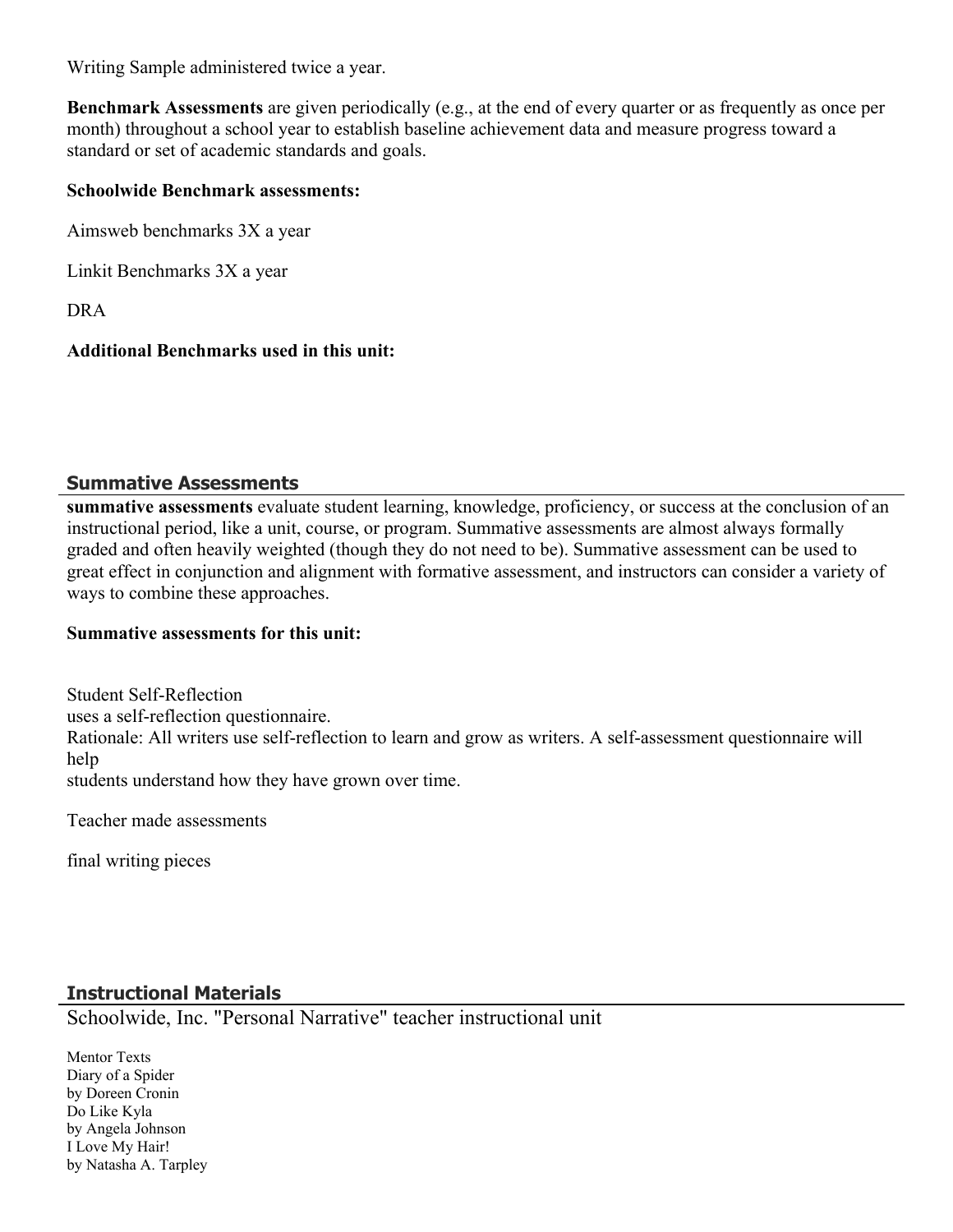The Keeping Quilt by Patricia Polacco Little Nino's Pizzeria by Karen Barbour My Big Brother by Valerie Fisher My Little Island by Frané Lessac My Steps by Sally Derby My Visit to the Aquarium by Aliki When I Was Five by Arthur Howard

Additional "Choice' texts" for students for differentiating

Smartboard applications

Video and links as noted in unit

# **Standards**

| LA.L.1.1.J | Produce and expand complete simple and compound declarative, interrogative,<br>imperative, and exclamatory sentences in response to prompts.                                                                                                  |
|------------|-----------------------------------------------------------------------------------------------------------------------------------------------------------------------------------------------------------------------------------------------|
| LA.L.1.4.A | Use sentence-level context as a clue to the meaning of a word or phrase.                                                                                                                                                                      |
| LA.L.1.4.B | Use frequently occurring affixes and inflection (e.g., -ed, -s, - ing, re-, un-, pre-, -ful, -less)<br>as a clue to the meaning of a word.                                                                                                    |
| LA.L.1.4.C | Identify frequently occurring root words (e.g., look) and their inflectional forms (e.g.,<br>looks, looked, looking).                                                                                                                         |
| LA.L.1.5.A | Sort words into categories (e.g., colors, clothing) to gain a sense of the concepts the<br>categories represent.                                                                                                                              |
| LA.L.1.5.B | Define words by category and by one or more key attributes (e.g., a duck is a bird that<br>swims; a tiger is a large cat with stripes).                                                                                                       |
| LA.L.1.5.C | Identify real-life connections between words and their use (e.g., note places at home that<br>are cozy).                                                                                                                                      |
| LA.L.1.5.D | Distinguish shades of meaning among verbs differing in manner (e.g., look, peek, glance,<br>stare, glare, scowl) and adjectives differing in intensity (e.g., large, gigantic) by defining or<br>choosing them or by acting out the meanings. |
| LA.L.1.6   | Use words and phrases acquired through conversations, reading and being read to, and<br>responding to texts, including using frequently occurring conjunctions to signal simple<br>relationships (e.g., because).                             |
| LA.SL.1.2  | Ask and answer questions about key details in a text read aloud or information presented<br>orally or through other media.                                                                                                                    |
| LA.L.1.2.A | Capitalize dates and names of people.                                                                                                                                                                                                         |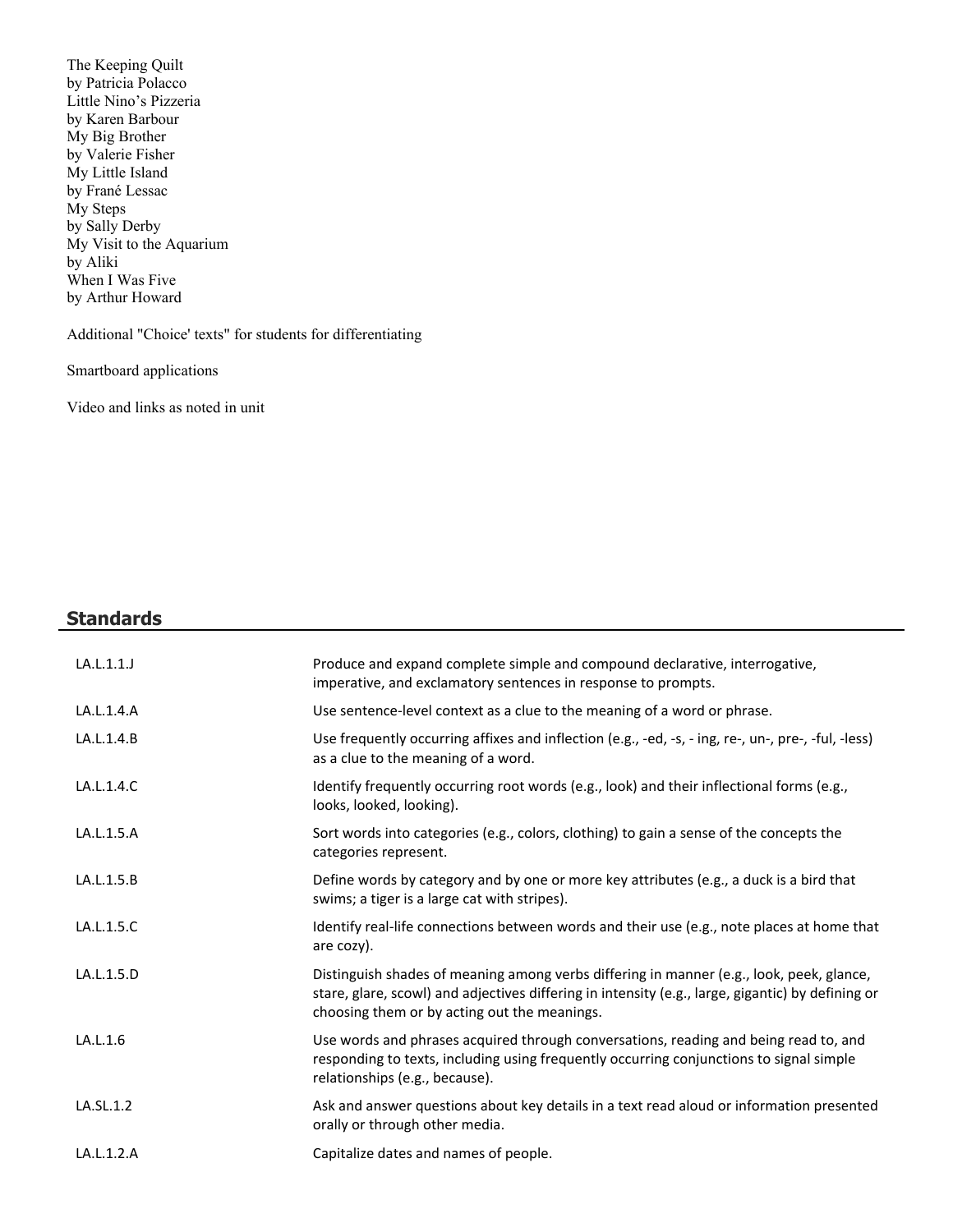| LA.SL.1.3   | Ask and answer questions about what a speaker says in order to gather additional<br>information or clarify something that is not understood.                                                                        |
|-------------|---------------------------------------------------------------------------------------------------------------------------------------------------------------------------------------------------------------------|
| LA.L.1.2.B  | Use end punctuation for sentences.                                                                                                                                                                                  |
| LA.W.1.1    | Write opinion pieces in which they introduce the topic or name the book they are writing<br>about, state an opinion, supply a reason for the opinion, and provide some sense of<br>closure.                         |
| LA.SL.1.4   | Describe people, places, things, and events with relevant details, expressing ideas and<br>feelings clearly.                                                                                                        |
| LA.L.1.2.C  | Use commas in dates and to separate single words in a series.                                                                                                                                                       |
| LA.W.1.2    | Write informative/explanatory texts in which they name a topic, supply some facts about<br>the topic, and provide some sense of closure.                                                                            |
| LA.W.1.3    | Write narratives in which they recount two or more appropriately sequenced events,<br>include some details regarding what happened, use temporal words to signal event order,<br>and provide some sense of closure. |
| LA.L.1.2.D  | Use conventional spelling for words with common spelling patterns and for frequently<br>occurring irregular words.                                                                                                  |
| LA.L.1.2.E  | Spell untaught words phonetically, drawing on phonemic awareness and spelling<br>conventions.                                                                                                                       |
| LA.W.1.4    | (Begins in grade 3)                                                                                                                                                                                                 |
| LA.W.1.6    | With guidance and support from adults, use a variety of digital tools to produce and<br>publish writing, including in collaboration with peers.                                                                     |
| LA.SL.1.5   | Add drawings or other visual displays to descriptions when appropriate to clarify ideas,<br>thoughts, and feelings.                                                                                                 |
| LA.W.1.7    | Participate in shared research and writing projects (e.g., explore a number of "how-to"<br>books on a given topic and use them to write a sequence of instructions).                                                |
| LA.SL.1.6   | Produce complete sentences when appropriate to task and situation.                                                                                                                                                  |
| LA.W.1.8    | With guidance and support from adults, recall information from experiences or gather<br>information from provided sources to answer a question.                                                                     |
| LA.L.1.1    | Demonstrate command of the conventions of standard English grammar and usage when<br>writing or speaking.                                                                                                           |
| LA.W.1.10   | (Begins in grade 3)                                                                                                                                                                                                 |
| LA.L.1.1.A  | Print all upper- and lowercase letters.                                                                                                                                                                             |
| LA.L.1.1.B  | Use common, proper, and possessive nouns.                                                                                                                                                                           |
| LA.L.1.1.C  | Use singular and plural nouns with matching verbs in basic sentences (e.g., He hops; We<br>hop).                                                                                                                    |
| LA.SL.1.1   | Participate in collaborative conversations with diverse partners about grade 1 topics and<br>texts with peers and adults in small and larger groups.                                                                |
| LA.L.1.1.D  | Use personal, possessive, and indefinite pronouns (e.g., I, me, my; they, them, their,<br>anyone, everything).                                                                                                      |
| LA.SL.1.1.A | Follow agreed-upon norms for discussions (e.g., listening to others with care, speaking one<br>at a time about the topics and texts under discussion).                                                              |
| LA.SL.1.1.B | Build on others' talk in conversations by responding to the comments of others through<br>multiple exchanges.                                                                                                       |
| LA.L.1.1.E  | Use verbs to convey a sense of past, present, and future (e.g., Yesterday I walked home;<br>Today I walk home; Tomorrow I will walk home).                                                                          |
| LA.SL.1.1.C | Ask questions to clear up any confusion about the topics and texts under discussion.                                                                                                                                |